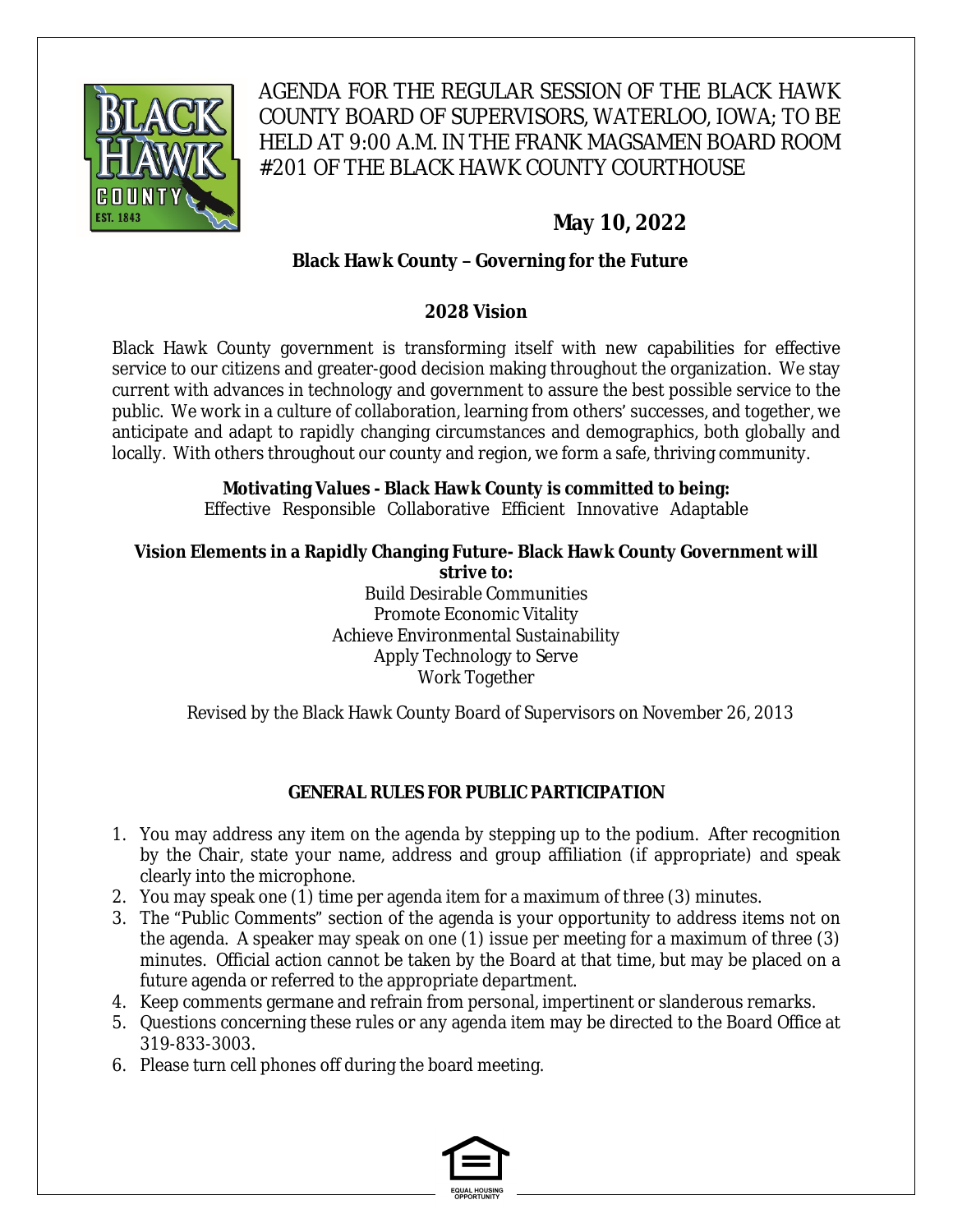Black Hawk County is inviting you to a scheduled Zoom meeting.

Join Zoom Meeting: [https://us02web.zoom.us/j/83656480567?pwd=bithRUUrUGNKNmlGUjB6dmFBTmxZdz09](https://gcc02.safelinks.protection.outlook.com/?url=https%3A%2F%2Fus02web.zoom.us%2Fj%2F83656480567%3Fpwd%3DbithRUUrUGNKNmlGUjB6dmFBTmxZdz09&data=05%7C01%7Ckzwanziger%40blackhawkcounty.iowa.gov%7Caae8bd645f8544ea632608da2dcaba2a%7C9960f5b6faae4bb3a122c43aceeaa06d%7C0%7C0%7C637872645991675307%7CUnknown%7CTWFpbGZsb3d8eyJWIjoiMC4wLjAwMDAiLCJQIjoiV2luMzIiLCJBTiI6Ik1haWwiLCJXVCI6Mn0%3D%7C3000%7C%7C%7C&sdata=9VH60XCVjESkrmiXUU9oJhHM2xz4J91J%2Favam0ldCPY%3D&reserved=0) Meeting ID: 836 5648 0567 Passcode: 928106

> Dial by your location +1 646 558 8656 US (New York) +1 301 715 8592 US (Washington DC) +1 312 626 6799 US (Chicago) +1 669 900 9128 US (San Jose) +1 253 215 8782 US (Tacoma) +1 346 248 7799 US (Houston) Find your local number: [https://us02web.zoom.us/u/k7Ui0lpOl](https://gcc02.safelinks.protection.outlook.com/?url=https%3A%2F%2Fus02web.zoom.us%2Fu%2Fk7Ui0lpOl&data=05%7C01%7Ckzwanziger%40blackhawkcounty.iowa.gov%7Caae8bd645f8544ea632608da2dcaba2a%7C9960f5b6faae4bb3a122c43aceeaa06d%7C0%7C0%7C637872645991675307%7CUnknown%7CTWFpbGZsb3d8eyJWIjoiMC4wLjAwMDAiLCJQIjoiV2luMzIiLCJBTiI6Ik1haWwiLCJXVCI6Mn0%3D%7C3000%7C%7C%7C&sdata=FOsFgTEJ0o%2BltIEl4o9noLgBndKlJCLHZLWBeB7Br9M%3D&reserved=0)

# **ROLL CALL**

# **MOMENT OF SILENCE – To Reflect on Actions**

#### **PLEDGE OF ALLEGIANCE**

# **1. AGENDA RECEIVED AS PROPOSED OR AS AMENDED**

# **2. RECOGNITION**

A. The National Public Health Accreditation achievement by the Black Hawk County Health Department

# **3. PUBLIC COMMENTS**

# **4. CLAIMS AND PAYMENTS**

A. Resolution **–** that the Board of Supervisors APPROVE EXPENDITURES, and that the County Auditor be authorized and directed to ISSUE CHECKS, against the various settlement of such claims as allowed.

# **5. PRESENTATION**

A. Bob Lincoln with Elevate CCBHC

# **6. RECEIVE PROJECT UPDATES FROM DEPARTMENT HEADS/ELECTED OFFICIALS**

**7. MINUTES APPROVED –** May 3, 2022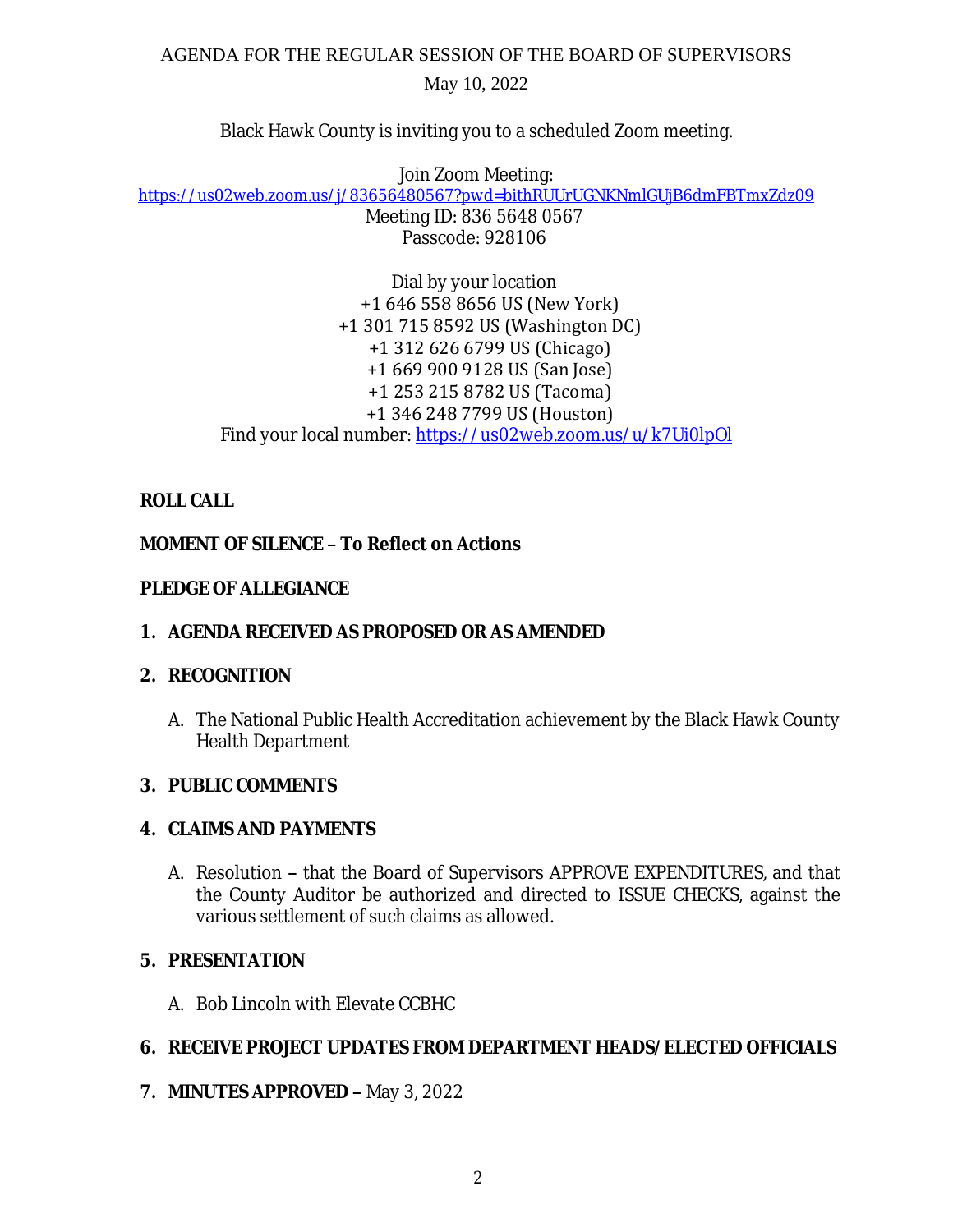#### **8. CONSENT AGENDA**

The following items will be acted upon by voice vote on a single **RESOLUTION**, without separate discussion, unless someone from the board or the public requests that a specific item be considered separately.

#### A. TO APPROVE, RECEIVE, PLACE ON FILE WITH THE COUNTY AUDITOR

- 1. The Board of Supervisors APPROVE INTERGOVERNMENTAL JOURNAL ENTRIES, and that the County Auditor be authorized and directed to TRANSFER monies within the various funds as submitted.
- 2. The Sheriff's MONTHLY REPORT of fees as of April 30, 2022.
- B. TO RECEIVE AND PLACE ON FILE WITH THE COUNTY AUDITOR
	- 1. The PERMIT FOR UTILITY WORK WITHIN THE RIGHT-OF-WAY for Farmers Mutual Telephone Co (dba. Heartland Technologies) of Jesup, Iowa for placement of an underground fiber utility on County right-of-way along Raymond Road, Washburn Road, Orange Road & Hess Road as recommended by Catherine Nicholas, County Engineer.

# **9. CONTRACTS AND AGREEMENTS**

- A. Resolution that the Professional Services proposal from IMEG Corp., Rock Island, IL, in the amount of \$7,900, using Federal American Recovery Plan funds, for Preliminary Planning Engineering Services for McFarlane Park Septic System Replacement Project be approved and for the Chair to sign the resulting Professional Services Agreement following a review by the Assistant County Attorney, as recommended by Mike Hendrickson, Director of Conservation. The same has been approved by the Conservation Board.
- B. Resolution that the Professional Services proposal with IMEG Corp., Rock Island, IL, in the amount of \$10,000, using Federal American Recovery Plan funds, for the Assessment, Design, Plans and Final Bid Documents for the Black Hawk Park Shower Building Renovations Project be approved and for the Chair to sign the resulting Professional Services Agreement following a review by the Assistant County Attorney, as recommended by Mike Hendrickson, Director of Conservation. The same has been approved by the Conservation Board.
- C. Resolution that the lowest responsible Bid received from Hoglund Bus Company, Marshalltown, IA, for the purchase of a New Mini-Bus, with a bid of \$99,944.00 with the additional safety and durability features to be included for a total cost not to exceed, \$103,728.00, using Federal American Recovery Plan funds, be accepted, and approved as recommended by Mike Hendrickson,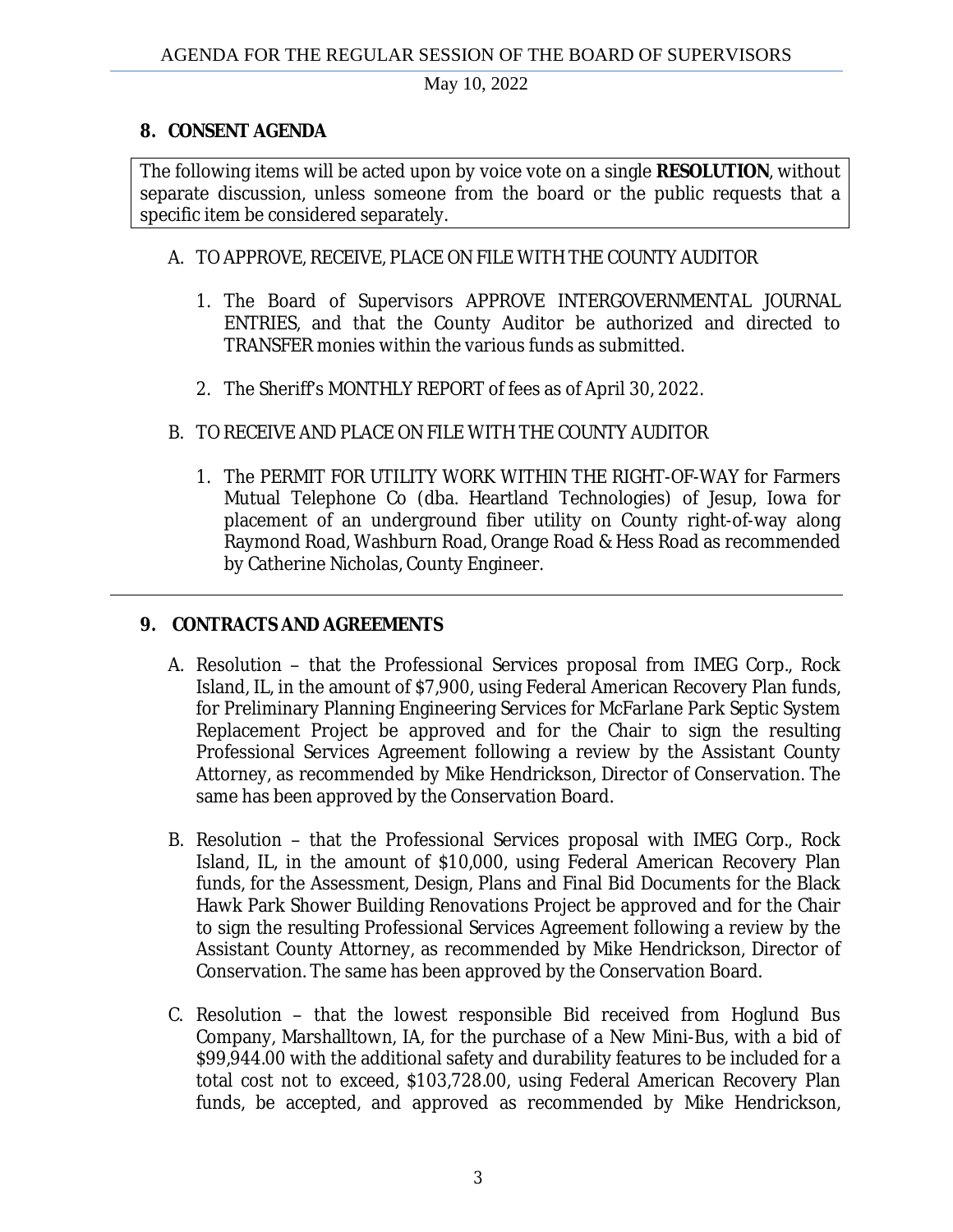Director of Conservation. The same has been approved by the Conservation Board.

D. Resolution – that Amendment #3 of the Professional Services Contract with Origin Design, Dubuque, IA, for the Cedar Valley Nature Trail in Black Hawk County, utilizing American Rescue Plan funds, to include topographic survey for Division 2, hydraulic analysis for Division 2 and geotechnical analysis for structures in Division 1 & 2 be approved and for the Chair to sign as recommended by Mike Hendrickson, Director of Conservation. Contract amount will be increased by \$178,780.00 for said additional services bringing the total contract amount to \$428,780.00. The same has been approved by the Conservation Board.

#### **10.OTHER BUSINESS**

- A. Resolution to approve Black Hawk County Regulation entitled "Lead-Based Paint Regulation" Chapter 8.30 Control of Lead-Based Paint that has been approved and adopted by the Black Hawk County Board of Health*.*
- B. Resolution that the General Assistance Agreements, with a 0% increase, between Black Hawk County and Eastside Ministerial Alliance, Jesse Cosby Neighborhood Center, and Operation Threshold to establish requirements that each Agency shall comply with to be entitled to allocate designated funds to eligible Black Hawk County Residents applying for shelter and energy assistance effective July 1, 2022, to be approved and direct the chair to sign for the same as recommended by Koleen Schipper, General Assistance Coordinator.
- C. Motion that the PERSONNEL REQUISITION for an Office Specialist, (full time, Replacement) with a start date no sooner than May 16<sup>th</sup>, 2022, in the County Treasurer's Office be approved, as recommended by Rita Schmidt, County Treasurer.
- D. Motion that the APPOINTMENT of Heather Prendergast as Assistant Black Hawk County Attorney effective May 1, 2022, through December 31, 2022, be approved, and direct the Chair to sign as recommended by Brian J. Williams, Black Hawk County Attorney.
- E. Resolution that the POLICY REVISION to the Travel Authorization and Reimbursement Policy be approved as recommended by the Policy Review Committee.
- F. Resolution that the POLICY REVISION to the Building and Grounds be approved as recommended by the Policy Review Committee.
- G. Resolution that the POLICY REVISION to the Insurance Policy be approved effective July 1, 2022, as recommended by the Policy Review Committee.